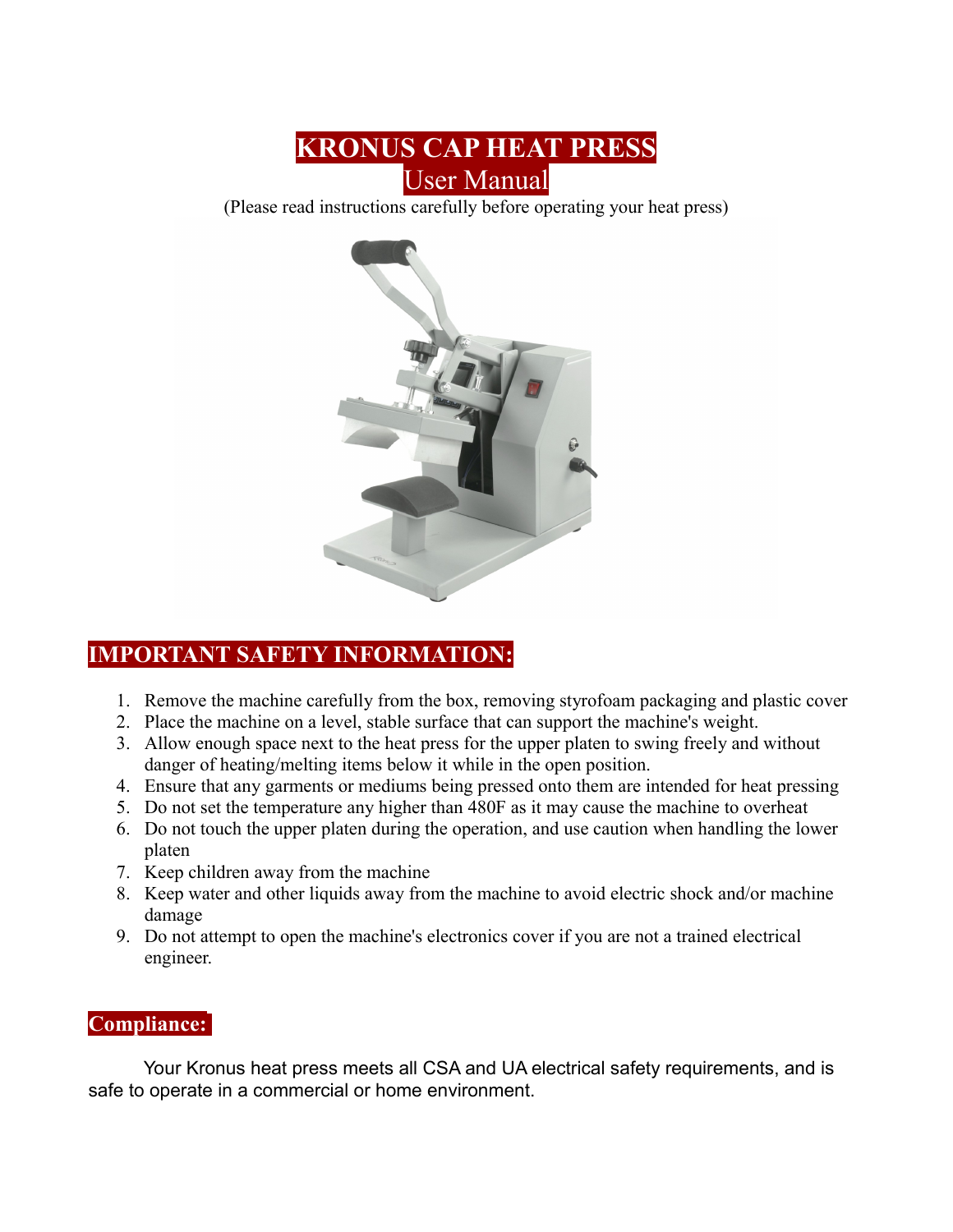# **WARRANTY INFORMATION:**

Your purchase of a Kronus heat press entitles you to a 1 year parts and labour depot warranty. The warranty covers manufacturer defects and failures caused by normal use. Your warranty may be considered void if the machine is misused, or if the operator has not read and understood the operating instructions contained in this document. We recommend that you keep the original packaging in case you need to ship the heat press to our Calgary office for service.

For information about extending your warranty, any and all warranty claims, or for outof-warranty service, please contact your nearest Embroidery Systems Canada representative, or call our head office in Calgary at 1-888-805-8631

#### **MACHINE OVERVIEW:**



- 1. Handle. Pull down to start heat pressing. Pull up to open.
- 2. Pressure Adjustment. Turn knob to increase or decrease the pressure of the upper platen.
- 3. LCD Panel. Adjust time, temp, and switch between Celsius and Fahrenheit.
- 4. Upper Platen: Contains heating element. CAUTION: HOT!
- 5. Lower Platen: Place garment here before pressing.
- 6. On/Off switch. It's recommended to turn the heat press off and unplug when not in use.
- 7. Breaker Reset. The breaker will engage in the case of overheating or electrical failure. Press to reset.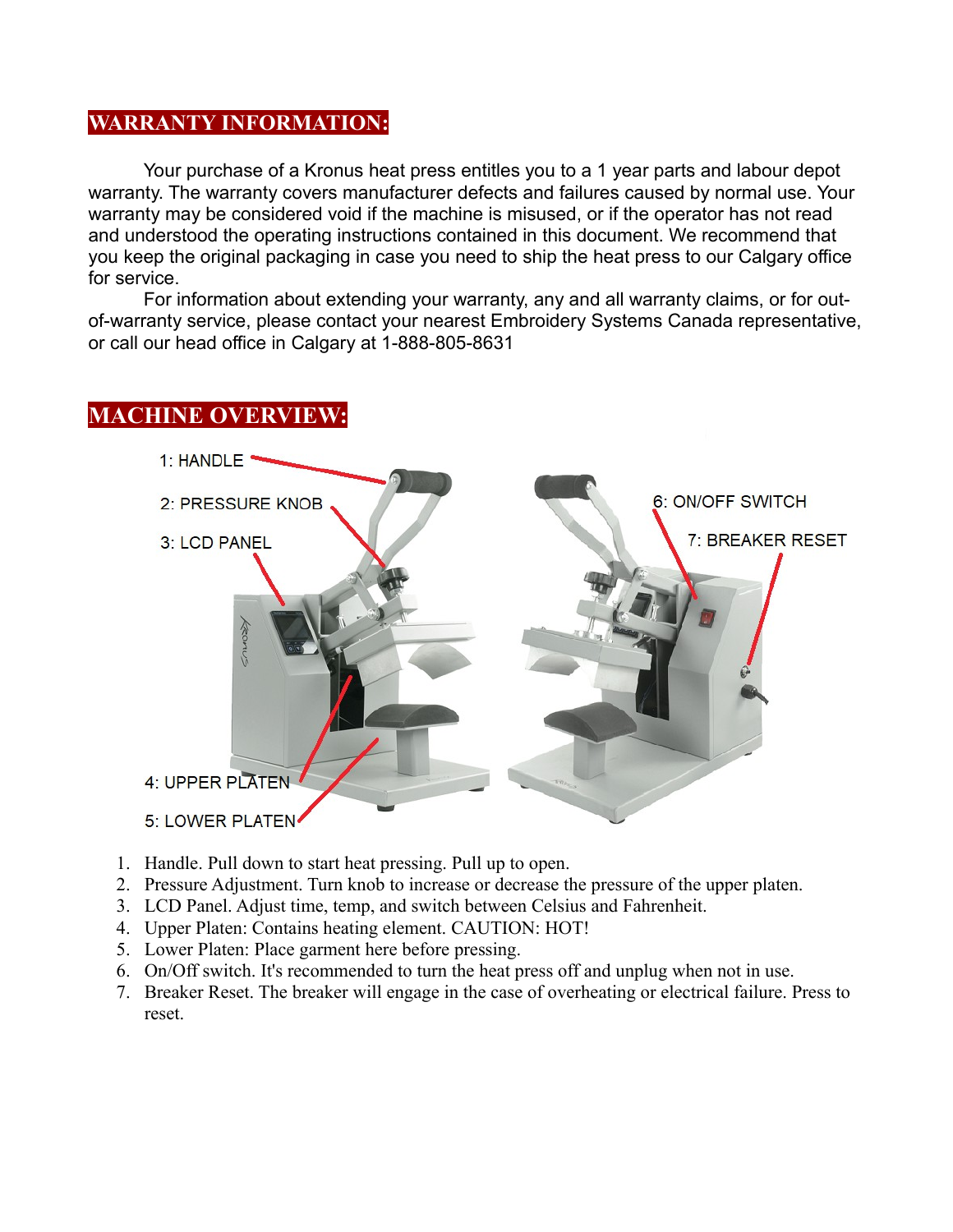### **BEFORE INITIAL OPERATION:**

- 1. After unpacking the machine, and placing it on a secure and stable surface, visually inspect the machine for any damage that may have occurred during shipping.
- 2. Remove any zip-ties that may be holding the handles or platens in place.
- 3. Ensure that the power switch is in the "Off" position
- 4. Remove the twist tie from the power cable, and inspect the cablefor damage before plugging it in.
- 5. Once plugged in, turn the power switch on.

# **CONTROL PANEL AND OPERATION**

When the press is powered on, it will immediately begin heating up to the set temperature. When the press reaches the set temperature, place your item on the lower platen, then pull the handle down to close the press and start the timer.

When the timer counts to zero, an alarm will sound to alert you that it's time to open the press.

NOTE: The press will NOT open automatically. The user is required to open it when the alarm sounds. Do not leave the heat press unattended during operation.



To edit the heat press properties, press the small gear icon to cycle through the property pages, and then back to the home screen.

**Propery 1: Temperature**. When in the P-1 menu, press the adjustment arrows to adjust the set temperature.

**Property 2: Time**. When in the P-2 menu, press the adjustment arrows to adjust the timer

**Property 3: Temp Units.** In the P-3 menu, use the adjustment arrows to switch between degrees Celsius and Fahrenheit.

**Property 4: Auto-Off Timer.** Set the amount of time bwefore the heat press will turn off automatically